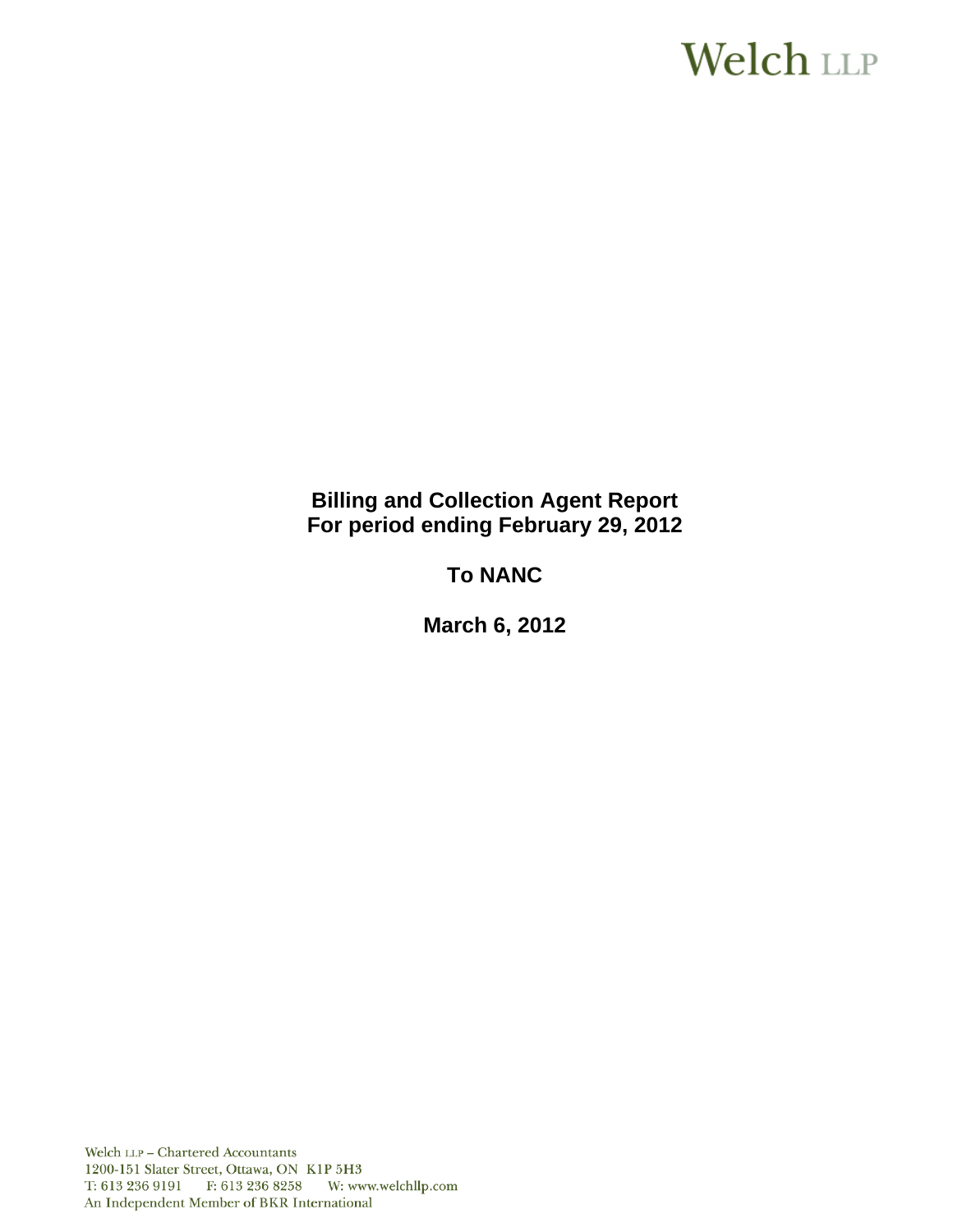### **NANPA FUND STATEMENT OF FINANCIAL POSITION February 29, 2012**

| <b>Assets</b><br>Cash Balance in bank account                                                                                                              |                   | \$<br>2,050,602 |
|------------------------------------------------------------------------------------------------------------------------------------------------------------|-------------------|-----------------|
| Receivable from US Carriers<br>Receivable from Canada<br>Receivable from Caribbean countries<br>Receivables forwarded to FCC for collection (Over 90 days) |                   |                 |
| Allowance for uncollectible accounts                                                                                                                       | (232,000)         | 204,234         |
| Prepaid maintenance contract                                                                                                                               |                   |                 |
| <b>Total assets</b>                                                                                                                                        |                   | 2,254,836       |
| Accrued liabilities (see below for makeup)<br>Less:                                                                                                        |                   | (417, 710)      |
| <b>Fund balance</b>                                                                                                                                        |                   | \$<br>1,837,126 |
| <b>Makeup of Accrued Liabilities</b> (see following page for additional details)                                                                           |                   |                 |
| <b>Welch LLP</b>                                                                                                                                           | 23,443            |                 |
| <b>NEUSTAR Pooling 1K Block</b>                                                                                                                            | 181,615<br>74,934 |                 |
| NEUSTAR Pooling - pANI administration<br><b>NEUSTAR NANP Administration</b>                                                                                | 128,500           |                 |
| Data Collection Agent - USAC                                                                                                                               | 9,218             |                 |
|                                                                                                                                                            | \$<br>417,710     |                 |

**\*\*\*\*\*\*\*\*\*\*\*\*\*\*\*\*\*\*\*\*\*\*\*\*\*\*\*\*\*\*\*\*\*\*\*\*\*\*\*\*\*\*\*\*\*\*\*\*\*\*\*\*\*\*\*\*\*\*\*\*\*\*\*\*\*\*\*\*\*\*\*\*\*\*\*\*\***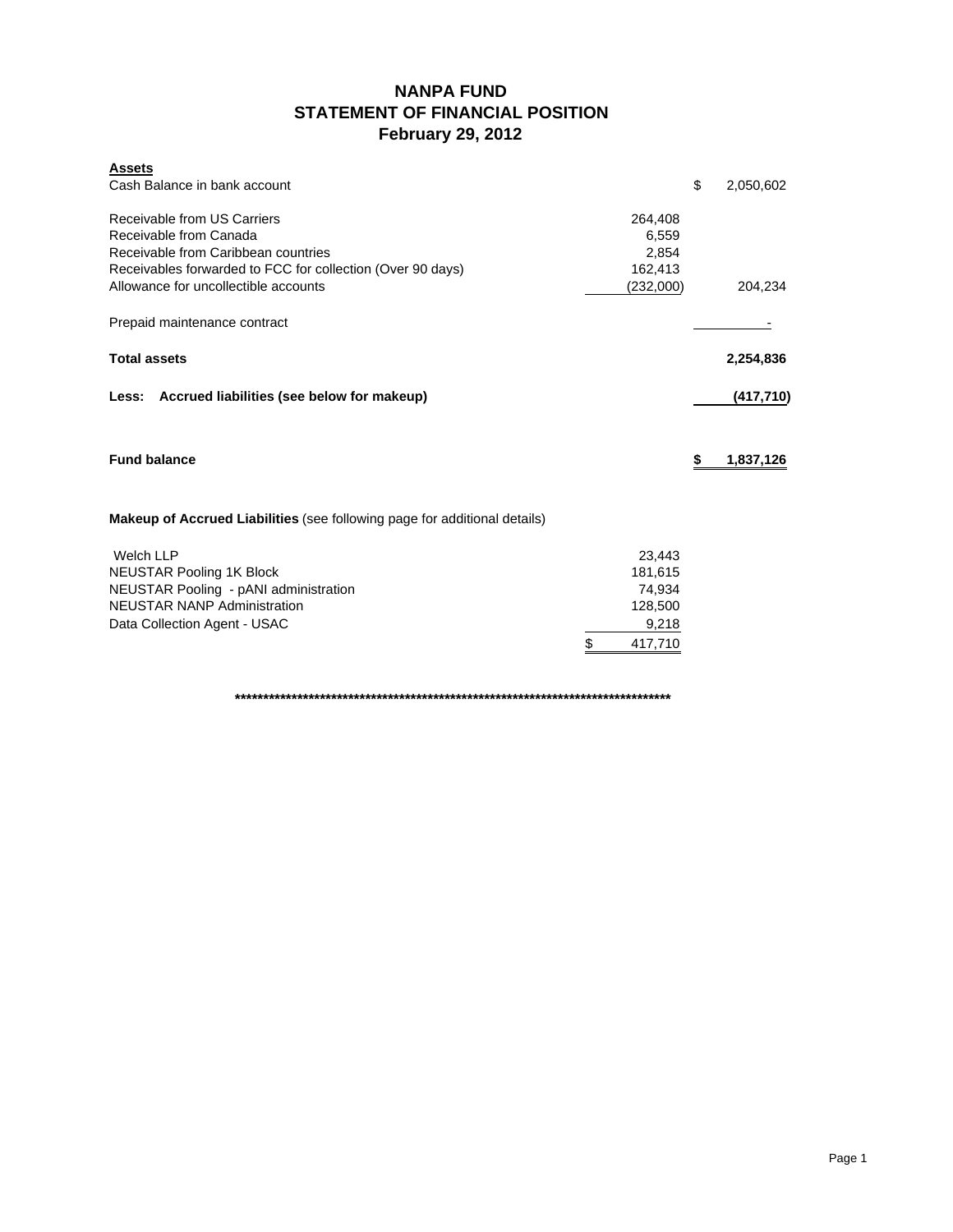#### **NANPA FUND FORECASTED STATEMENT OF CHANGES IN FUND BALANCE JULY 2011 TO JUNE 2012**

|                                                |            | Actual                   |                        |                        |                        |                        |                        |                        | <b>Budgeted</b>        |                      |                      |                      |                                    |                    | Variance between  |                        |  |
|------------------------------------------------|------------|--------------------------|------------------------|------------------------|------------------------|------------------------|------------------------|------------------------|------------------------|----------------------|----------------------|----------------------|------------------------------------|--------------------|-------------------|------------------------|--|
|                                                |            |                          |                        |                        |                        |                        |                        |                        |                        |                      |                      |                      |                                    |                    |                   | forecasted results and |  |
|                                                |            | $Jul-11$                 | Aug-11                 | Sep-11                 | Oct-11                 | <b>Nov-11</b>          | Dec-11                 | $Jan-12$               | Feb-12                 | <b>Mar-12</b>        | Apr-12               | May-12               | Jun-12                             | <b>Total</b>       | <b>Budget</b>     | budget at June 30/12   |  |
| Revenue<br><b>International Contributions</b>  |            |                          |                        |                        |                        |                        |                        |                        |                        |                      |                      |                      |                                    |                    |                   |                        |  |
| Canada<br>Caribbean countries                  | (1)<br>(1) | 13,117<br>16,241         | 6,558<br>$\sim$        | 6,558                  | 6,558<br>$\sim$        | 6,558<br>$\sim$        | 6,559<br>$\sim$        | 6,559<br>$\sim$        | 6,559                  | 6,559<br>$\sim$      | 6,559<br>$\sim$      | 6,559                | $\overline{\phantom{a}}$<br>$\sim$ | 78,703<br>16,241   | 78,703<br>16,241  |                        |  |
| <b>Total International Contributions</b>       |            | 29,358                   | 6,558                  | 6,558                  | 6,558                  | 6,558                  | 6,559                  | 6,559                  | 6,559                  | 6,559                | 6,559                | 6,559                | $\sim$                             | 94,944             | 94,944            |                        |  |
| Domestic Contributions - US carriers           | (1)        | 2,545,663                | 219,948                | 212,188                | 218,319                | 217,489                | 215,412                | 214,788                | 217,851                | 217,343              | 217,343              | 217,343              |                                    | 4,713,687          | 4,620,882         | 92,805                 |  |
| Late filing fees for Form 499A                 | (2)        | 100                      | $5,800$ )              | 17,900)                | 1,900.00               | 10,000)                | 600 (                  | 7,900)                 | 1,800                  |                      |                      |                      | 115,000                            | 77,800             | 115,000           | 37,200                 |  |
| Interest income                                | (3)        | 927                      | 804                    | 849                    | 405                    | 355                    | 471                    | 402                    | 272                    | 1,000                | 1,000                | 1,000                | 1,000                              | 8,485              | 12,000            | 3,515                  |  |
| <b>Total revenue</b>                           |            | 2,576,048                | 221,510                | 201,695                | 227,182                | 214.402                | 223,042                | 213,849                | 226,482                | 224,902              | 224,902              | 224,902              | 116,000                            | 4,894,916          | 4,842,826         | 52,090                 |  |
|                                                |            |                          |                        |                        |                        |                        |                        |                        |                        |                      |                      |                      |                                    |                    |                   |                        |  |
| <b>Expenses</b><br><b>NANPA Administration</b> | (4), (7)   | 131,142                  | 185,409                | 130,226                | 160,156                | 129,794                | 129,224                | 128,795                | 128,500                | 131,000              | 131,000              | 131,000              | 131,000                            | 1,647,246          | 1,642,000         | 5,246                  |  |
| 1K Block Pooling Administration                | (4), (8)   | 185,365                  | 183,489                | 181,614                | 181,614                | 181,614                | 181,614                | 181,614                | 181,614                | 181,614              | 181,614              | 181,615              | 181,614                            | 2,184,995          | 2,184,995         |                        |  |
| pANI                                           | (9)        | 74,935                   | 74,935                 | 74,935                 | 74,935                 | 74,935                 | 74,935                 | 74,935                 | 74,935                 | 74,935               | 74,935               | 74,935               | 74,935                             | 899,220            | 747,472           | 151,748                |  |
| <b>Billing and Collection</b>                  |            |                          |                        |                        |                        |                        |                        |                        |                        |                      |                      |                      |                                    |                    |                   |                        |  |
| Welch LLP<br>Data Collection Agent             | (4)<br>(5) | 22,784<br>4,276          | 20,100<br>4,512        | 20,100<br>4,266        | 20,100<br>4,239        | 20,100<br>4,226        | 20,100<br>4,323        | 20,100<br>4,313        | 23,443<br>4,303        | 23,443<br>4,917      | 23,443<br>4,917      | 23.443<br>4,917      | 23,443<br>4,917                    | 260,599<br>54,126  | 241,200<br>59,000 | 19,399<br>4,874        |  |
| <b>Annual Operations Audit</b>                 | (6)        | $\sim$                   | $\sim$                 | 38,000                 | $\sim$                 | $\sim$                 | $\sim$                 | $\sim$                 | $\sim$                 | $\sim$               | $\sim$               |                      | $\sim$                             | 38,000             | 38,000            |                        |  |
| <b>Bank Charges</b>                            | (10)       | 1,331                    | 4,347                  | 2,280                  | 1.845                  | 2,222                  | 1,356                  | 1,425                  | 2,305                  | 1,800                | 1.800                | 1,800                | 1,800                              | 24,311             | 21,600            | 2,711                  |  |
| <b>Carrier Audits</b>                          | (11)       | $\overline{\phantom{a}}$ | $\sim$                 | $\sim$                 | $\sim$                 | $\sim$                 | $\sim$                 | <b>COL</b>             |                        |                      |                      |                      | $\overline{\phantom{a}}$           | $\sim$             | 300,000           | 300,000                |  |
| Bad debt expense                               | (12)       |                          | 56,306.00              | 29,738)                | 9,126                  | 16,596                 | 5,262)                 | 6,553)                 | 76)                    | $\sim$               | $\sim$               |                      | $\overline{\phantom{a}}$           | 40,406             | $\sim$            | 40,406                 |  |
| <b>Total expenses</b>                          |            | 419,840                  | 529,098                | 421,683                | 452,015                | 429,487                | 406,290                | 404,629                | 415,024                | 417,709              | 417,709              | 417,710              | 417,709                            | 5,148,903          | 5,234,267         | (85, 364)              |  |
| Net revenue (expenses)                         |            | 2,156,208                | 307,588)               | 219,988)               | 224,833)               | 215,085)               | 183,248) (             | 190,780)               | 188,542)               | 192,807)             | 192,807) (           | 192,808)             | 301,709)                           | 253,987) (         | 391,441)          | 137,454                |  |
| Opening fund balance                           |            | 1,210,982                | 3,367,190              | 3,059,602              | 2,839,614              | 2,614,781              | 2,399,696              | 2,216,448              | 2,025,668              | 1,837,126            | 1,644,319            | 1,451,512            | 1,258,704                          | 1,210,982          | 1,141,441         | 69,541                 |  |
| <b>Closing fund balance</b>                    |            | 3,367,190                | 3,059,602              | 2,839,614              | 2,614,781              | 2,399,696              | 2,216,448              | 2,025,668              | 1,837,126              | 1,644,319            | 1,451,512            | 1,258,704            | 956,995                            | 956,995            | 750,000           | 206,995                |  |
| Fund balance makeup:                           |            |                          |                        |                        |                        |                        |                        |                        |                        |                      |                      |                      |                                    |                    |                   |                        |  |
| Contingency                                    |            | 750,000                  | 750,000                | 750,000                | 750,000                | 750,000                | 750,000                | 750,000                | 750,000                | 750,000              | 750,000              | 750,000              | 750,000                            | 750,000            | 750,000           |                        |  |
| Surplus                                        |            | 2,617,190<br>3,367,190   | 2,309,602<br>3,059,602 | 2,089,614<br>2.839.614 | 1,864,781<br>2,614,781 | 1,649,696<br>2,399,696 | 1,466,448<br>2,216,448 | 1,275,668<br>2,025,668 | 1,087,126<br>1,837,126 | 894,319<br>1,644,319 | 701,512<br>1,451,512 | 508,704<br>1,258,704 | 206,995<br>956,995                 | 206,995<br>956,995 | $\sim$<br>750,000 |                        |  |
|                                                |            |                          |                        |                        |                        |                        |                        |                        |                        |                      |                      |                      |                                    |                    |                   |                        |  |

**(8)** No commentary

#### **Assumptions: Reconciliation of forecast at June 30, 2012 to budget**

| (1) The US carrier contributions for the period from July 2011 to June 2012 and the International contributions are based upon actual billings.                                                                                                                                                                                                                                                                       | Budgeted fund balance at June 30/12 - contingency                                       | 750,000    |  |
|-----------------------------------------------------------------------------------------------------------------------------------------------------------------------------------------------------------------------------------------------------------------------------------------------------------------------------------------------------------------------------------------------------------------------|-----------------------------------------------------------------------------------------|------------|--|
| (2) These fees represent the \$100 late filing fee charged to those companies that do not file the Form 499A by the due date.                                                                                                                                                                                                                                                                                         | Increase in fund balance between budget period (February 2011) and June 2011            | 69,541     |  |
| (3) Interest income projections are estimates                                                                                                                                                                                                                                                                                                                                                                         | Additional billings over estimate from budget                                           | 92,805     |  |
| (4) The expense for 1K Block Pooling is based on the contract in force.                                                                                                                                                                                                                                                                                                                                               | Late filing fees (reversal) for Form 499A                                               | (37, 200)  |  |
| The cost of NANPA Administration is based on contract in force until January 8, 2012.<br>The cost of B&C Agent is based on the interim contract with Welch LLP in force until February 29, 2012.                                                                                                                                                                                                                      | Over estimate of interest earned to date compared to budget                             | (3,515)    |  |
| (5) The expense for the Data Collection Agent is based on estimate of costs by USAC for the 2011 calendar year.                                                                                                                                                                                                                                                                                                       | NANP Admin - difference between budget and actual contract due to variable travel costs | 24,561     |  |
| (6) The cost for the annual operations audit performed by Ernst & Young is \$38,000.                                                                                                                                                                                                                                                                                                                                  | NANP Admin - change orders issued                                                       | (29, 807)  |  |
| (7) No commentary                                                                                                                                                                                                                                                                                                                                                                                                     | Additional billings from B & C Agent due to renewal of contract                         | (19, 399)  |  |
| (8) No commentary                                                                                                                                                                                                                                                                                                                                                                                                     | Data Collection fees - Adiustment to actual from budget                                 | 4.874      |  |
| (9) There was a change order approved for permanent pANI approve on June 17, 2011 for \$1,040,905.42. This will be billed on a prorated basis over the remaining term of the 1K Block Pooling contract. The opening surplus has<br>\$167,858 which was earmarked for pANI payments in March to June 2011 which was not paid during that period. This funds for this was carried over into the current funding period. | Bad debts not budgeted for                                                              | (40, 406)  |  |
| (10) Bank fees are an expense to the Fund.                                                                                                                                                                                                                                                                                                                                                                            | Pooling change orders                                                                   |            |  |
| (11) The budget allowed \$300,000 for carrier audits. FCC indicated that there will be no audit performed before July 2012.                                                                                                                                                                                                                                                                                           | Carrier audits that will not be performed                                               | 300,000    |  |
| (12) The allowance covers all accounts considered potentially uncollectible at February 29, 2012. This will be covered by the contingency allowance.                                                                                                                                                                                                                                                                  | Permanent pANi that was expected to be paid during March - June 2011. See note 9.       | (151, 748) |  |
|                                                                                                                                                                                                                                                                                                                                                                                                                       | Bank fees to be covered by Fund under new B&C Agent interim contract                    | (2,711)    |  |
|                                                                                                                                                                                                                                                                                                                                                                                                                       | Forecasted fund balance at June 30/12                                                   | 956,995    |  |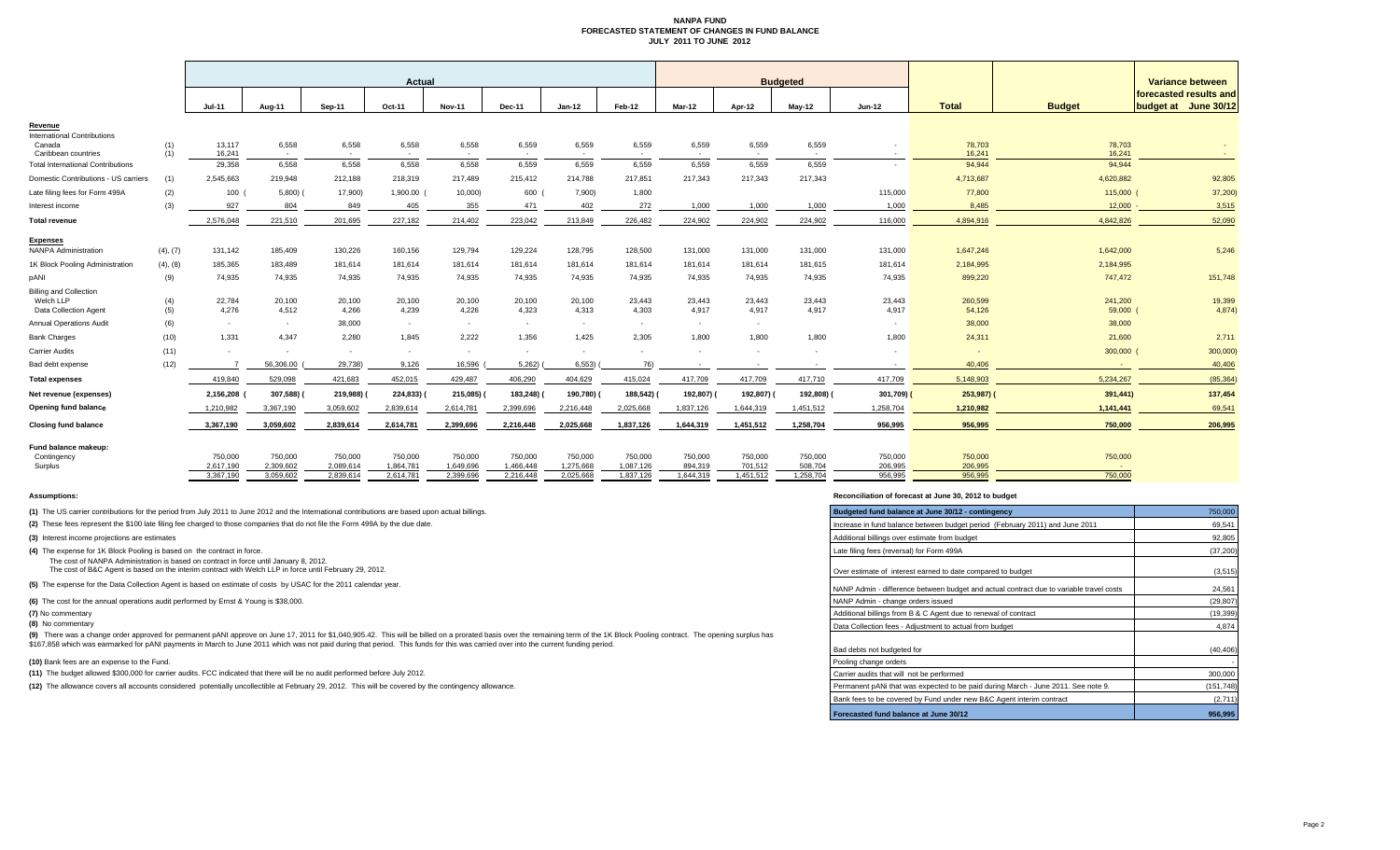#### **CURRENT AND FORECASTED LIABILITIES**

|                                                                               |               |                                           | Current |               |               |               |         |         |         |
|-------------------------------------------------------------------------------|---------------|-------------------------------------------|---------|---------------|---------------|---------------|---------|---------|---------|
|                                                                               |               |                                           | Feb-12  | <u>Mar-12</u> | <b>Apr-12</b> | <b>May-12</b> | Jun-12  | Jul-12  | Aug-12  |
| <b>NEUSTAR - NANPA Administration contract</b>                                |               |                                           | 128,500 | 131,000       | 131,000       | 131,000       | 131,000 | 131,000 | 131,000 |
| - Payment authorized by the FCC in February<br>January 2012                   | 128,795       |                                           |         |               |               |               |         |         |         |
| - Authorization by the FCC has not been received for payment                  |               |                                           |         |               |               |               |         |         |         |
| February 2012                                                                 |               | \$<br>128,500<br>$\overline{\phantom{a}}$ |         |               |               |               |         |         |         |
|                                                                               |               | \$<br>128,500                             |         |               |               |               |         |         |         |
| <b>NEUSTAR - Block Pooling contract</b>                                       |               |                                           | 181,615 | 181,614       | 181,614       | 181,615       | 181,614 | 181,614 | 181,614 |
| - Payment authorized by the FCC in February                                   |               |                                           |         |               |               |               |         |         |         |
| January 2012                                                                  | \$<br>181,615 |                                           |         |               |               |               |         |         |         |
| - Authorization by the FCC has not been received for payment                  |               |                                           |         |               |               |               |         |         |         |
| February 2012                                                                 |               | \$<br>181,615<br>$\overline{\phantom{a}}$ |         |               |               |               |         |         |         |
|                                                                               |               | \$<br>181,615                             |         |               |               |               |         |         |         |
| Welch LLP - Billing & Collection Agent                                        |               |                                           | 23,443  | 23,443        | 23,443        | 23,443        | 23,443  | 23,443  | 23,443  |
| - Payment authorized by the FCC in February                                   |               |                                           |         |               |               |               |         |         |         |
| January 2012                                                                  | 20,100        |                                           |         |               |               |               |         |         |         |
|                                                                               |               |                                           |         |               |               |               |         |         |         |
| - Authorization by the FCC has not been received for payment<br>February 2012 |               | \$<br>23,443                              |         |               |               |               |         |         |         |
|                                                                               |               |                                           |         |               |               |               |         |         |         |
|                                                                               |               | \$<br>23,443                              |         |               |               |               |         |         |         |
| <b>USAC - Data Collection Agent</b>                                           |               |                                           | 9,218   | 4,917         | 4,917         | 4,917         | 4,917   | 5,667   | 56,667  |
| - Authorization by the FCC has not been received for payment<br>January 2012  |               | \$<br>4,303                               |         |               |               |               |         |         |         |
| February 2012                                                                 |               | 4,915                                     |         |               |               |               |         |         |         |
|                                                                               |               | \$<br>9,218                               |         |               |               |               |         |         |         |
| <b>Carrier audits</b>                                                         |               |                                           |         |               |               |               |         |         |         |
|                                                                               |               |                                           |         |               |               |               |         |         |         |
| Ernst & Young LLP- Annual operations audit                                    |               |                                           |         |               |               |               |         |         |         |
| - Payment authorized by the FCC in February                                   |               |                                           |         |               |               |               |         |         |         |
| Audit fee for the 2010/11 fiscal audit                                        | 38,000        | \$                                        |         |               |               |               |         |         |         |
|                                                                               |               |                                           |         |               |               |               |         |         |         |
| <b>NEUSTAR - pANI administration</b>                                          |               |                                           | 74,934  | 74,935        | 74,935        | 74,935        | 74,935  | 74,935  | 44,586  |
| - Payment authorized by the FCC in February                                   |               |                                           |         |               |               |               |         |         |         |
| January 2011                                                                  | 74,934        |                                           |         |               |               |               |         |         |         |
| - Authorization by the FCC has not been received for payment                  |               |                                           |         |               |               |               |         |         |         |
| February 2012                                                                 |               | \$<br>74,934                              |         |               |               |               |         |         |         |
|                                                                               |               |                                           |         |               |               |               |         |         |         |
| <b>Bank Fees</b>                                                              |               |                                           |         | 1,800         | 1,800         | 1,800         | 1,800   | 1,925   | 1,925   |
| Total                                                                         |               |                                           | 417,710 | 417,709       | 417,709       | 417,710       | 417,709 | 418,584 | 439,235 |